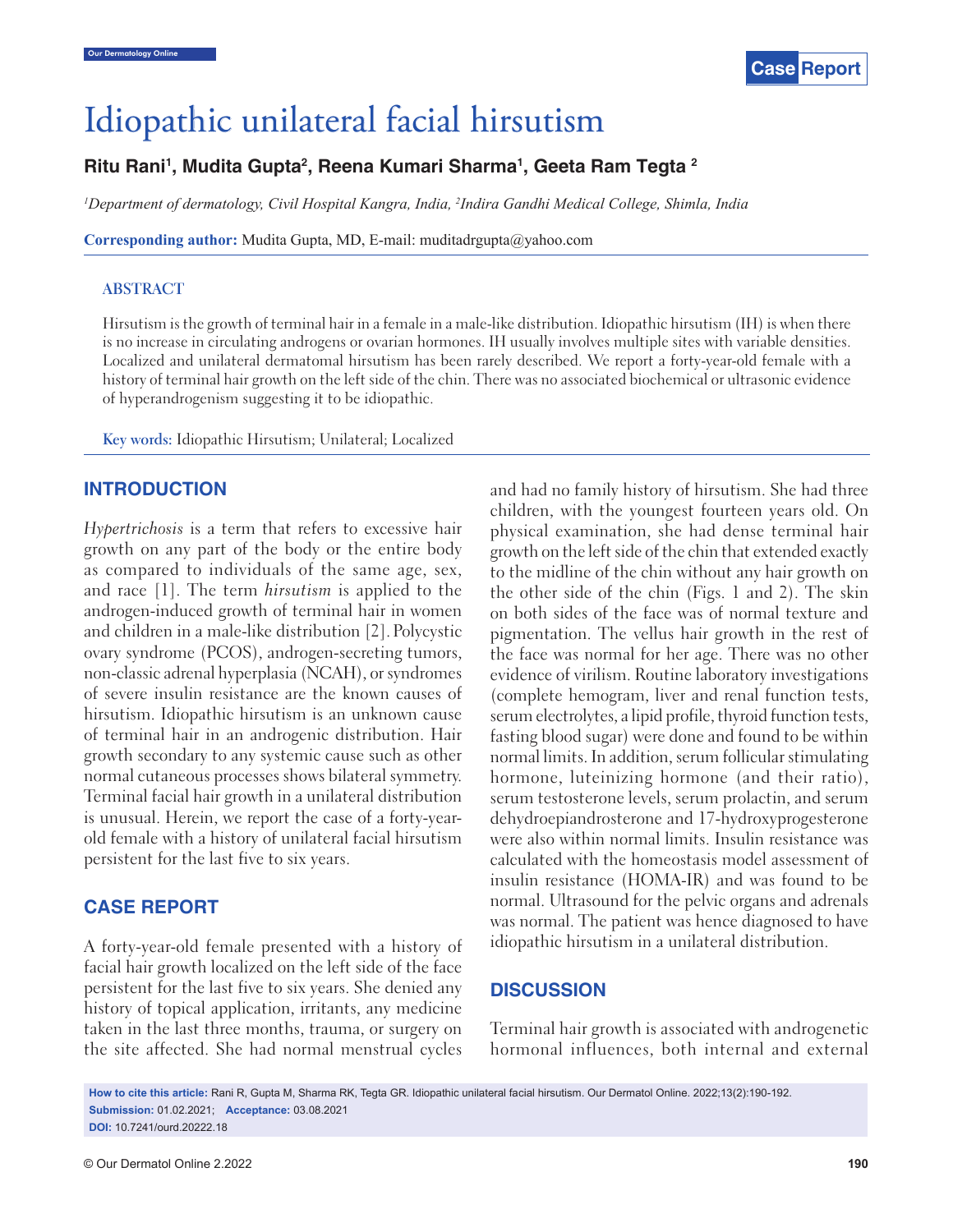#### www.odermatol.com



**Figure 1:** Terminal hair on the chin, mandible, and neck on the right side.



**Figure 2:** Sharp demarcation of terminal hair growth on the midline.

to the follicle, external stimuli, and congenital anomalies [3].Idiopathic hirsutism (IH) is also known as simple or peripheral hirsutism. IH is the diagnostic label given to those hirsute females in whom no overt underlying endocrine disorder (ovarian function and circulating androgens) could be detected [2]. Less than 20% of females with hirsutism are diagnosed as idiopathic [4]. A history of regular menstrual cycles does not rule out ovulatory dysfunction and polycystic ovarian syndrome. The primary pathology in IH is unknown but, as the name suggests, the alteration is somewhere in the periphery or in the target area. There may be an increase in skin 5-alpha-reductase levels. The level of DHT may be normal despite an increase in 5-alpha-reductase activity due to its quick metabolism in the skin, hence leading to local action only. Treatment with 5-alpha-reductase inhibitors is helpful while reducing androgen secretion with the help of oral contraceptive pills (OCPs) is of limited

value in IH. Other proposed pathogenetic mechanisms of IH are androgen receptor gene polymorphism and increased sensitivity of hair follicles to androgens. Various growth factors, for instance, transforming growth factor-β and epidermal growth factor, and cytokines have been observed to affect hair growth [5]. It has been suggested that these factors operate by increasing the synthesis of stromelysin, a matrix metalloproteinase that acts on the dermal papilla to accelerate growth.

A dermatomal pattern of hair growth is unusual, as seen in our case. No congenital abnormality or history of external stimuli to the area were noted. She may have had relative hyperresponsiveness to circulating androgens on the terminal hairside or hyporesponsiveness on the vellus hairside.

Ellis reported a female with unilateral hirsutism involving the entire right side of the body and associated with polydactyly, premature fusion of the epiphyses of the right leg, and myasthenia gravis [6]. Androgen metabolic activity in the skin on both sides in this case was in the low normal range, while plasma testosterone values were in the normal female range. In 1886, Humphry reported a twelve-year-old girl with unilateral facial hirsutism associated with ipsilateral gingival hyperplasia [7].

Local determinants of hair growth play an important role in IH. In our case, the response to the same systemic hormonal stimuli to the individual follicles on one side of the face was different than on the other side.

#### **Consent**

The examination of the patient was conducted according to the principles of the Declaration of Helsinki.

The authors certify that they have obtained all appropriate patient consent forms, in which the patients gave their consent for images and other clinical information to be included in the journal. The patients understand that their names and initials will not be published and due effort will be made to conceal their identity, but that anonymity cannot be guaranteed.

## **REFERENCES**

- 1. Maheshwari A, Dhaked DR, Meena RS. Localized hypertrichosis at unusual sites. Indian J Paediatr Dermatol. 2017;18:346-8.
- 2. Messenger AG, Sinclair R D, Berker David. Acquired disorders of hair. In: Griffiths C, Barker J, Bleiker T, Chalmers R, Creamer D eds. Rook's Textbook of dermatology, 9<sup>th</sup> ed. Wiley- Blackwell publishing 2016 p 89.61-4.